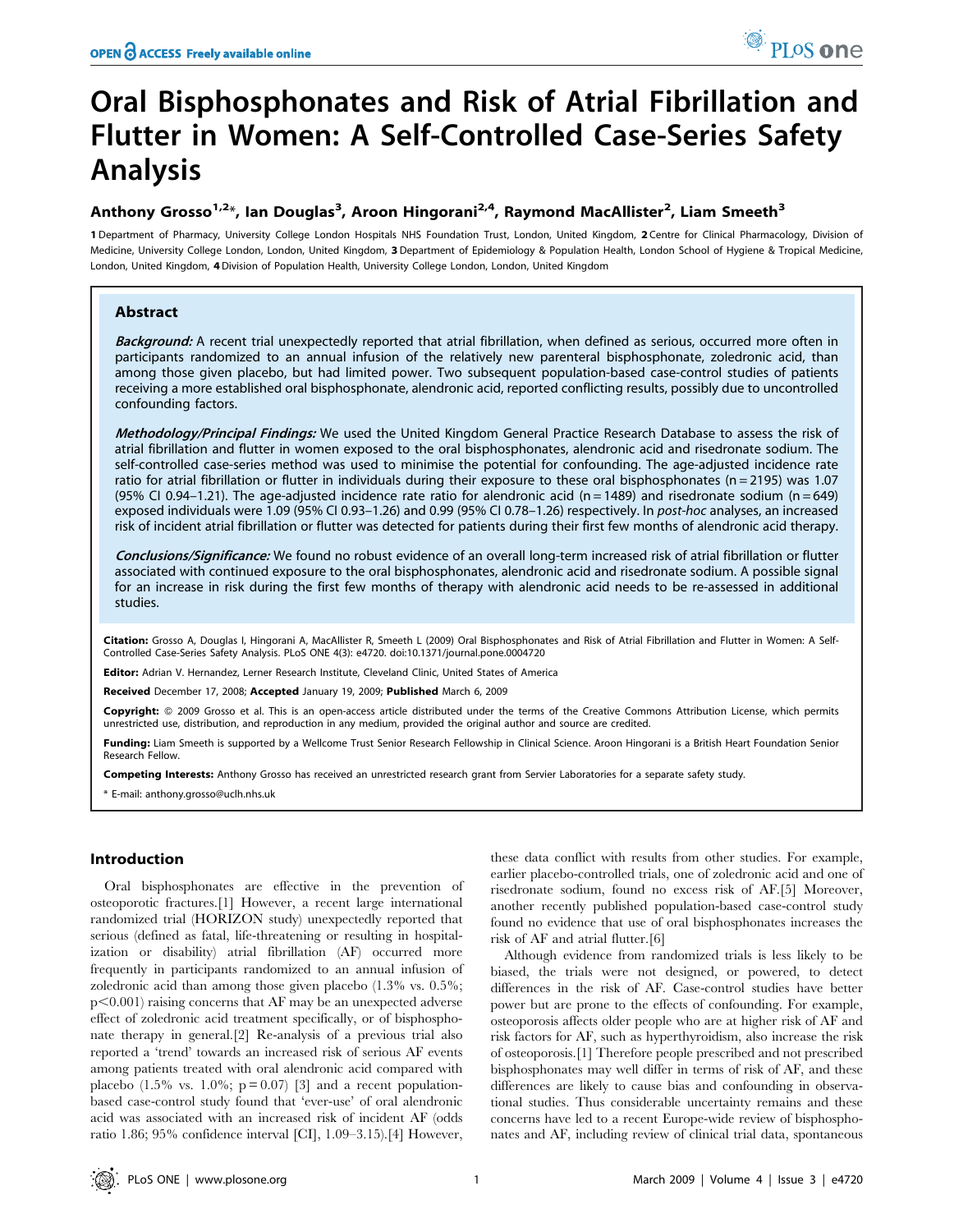reports of suspected adverse drug reactions and published literature. As a result, it was recently announced that product information for the intravenous bisphosphonates, zoledronic acid and pamidronic acid, will be updated to include AF as a possible side-effect.[7] The risk of AF with alendronic acid is to remain under close scrutiny.[7]

We studied the association between oral bisphosphonates and AF and atrial flutter in women using the self-controlled case-series method [8,9] on routinely collected information from the large United Kingdom (UK) General Practice Research Database (GPRD). This approach provides information on an appropriately large scale, using routine clinical data while minimizing the biases that may affect case-control studies.

#### Methods

#### **Participants**

The GPRD is the world's largest computerized database of anonymized longitudinal medical records from primary care. Currently data are being collected on over 3.6 million patients from around 450 primary care practices throughout the UK.[10] Female patients exposed to oral alendronic acid (10mg daily or 70mg weekly) or risedronate sodium (5mg daily or 35mg weekly) between 1<sup>st</sup> December 2004 and 31<sup>st</sup> December 2006 were included in the study. This comprised almost 400,000 person-years of observations from 187 general practices.

Eligible participants were those who had a first-ever recorded diagnosis of AF or atrial flutter within a pre-defined study window. Medical diagnoses in the GPRD are recorded using OXMIS (Oxford Medical Information Systems) and Read codes. OXMIS codes are based on the International Classification of Diseases (ICD) and Office of Population and Census Statistics (OPCS) operation codes. Read codes became the standard for diagnostic classification in the GPRD during 1998 so both codes were utilized in this study. Both arrhythmias were coded separately (14 codes) with the exception of two codes where they were combined. We therefore studied AF and atrial flutter as one composite endpoint. Nevertheless, most cases were probably AF as a previous study of patients recorded in a Danish National Registry with an incident diagnosis of AF or atrial flutter, showed that only 5% had pure atrial flutter.[11] Study start dates were derived using the latter of the individual practice's up-to-standard date (GPRD-defined quality marker based on assessment of completeness, continuity and plausibility of data recording in key areas) or the patient's first registration date. Study end dates were derived using the minimum of the patient's transfer out date or the practice's last collection date.

If patients had recently (within 6 weeks) consulted their general practitioner before their diagnosed event with symptoms that could possibly indicate an arrhythmia, such as palpitations, their date of onset was altered to the date of first symptom. Similarly, if drugs such as digoxin were initiated within 6 weeks prior to the incident arrhythmic event, the date of event was altered accordingly.

Individuals were excluded if they had received cardiac glycosides, amiodarone, sotalol, verapamil, diltiazem or a cardioversion more than 6 weeks prior to their event because it suggested that the arrhythmia may not be a new event. Cases were also excluded if their medical records indicated that the arrhythmia was likely to have been retrospectively recorded. For example, if the patients AF or atrial flutter was recorded along with other diagnoses on the day of a 'new-patient' or 'well-person' screen. We also excluded people whose only diagnostic entry for their event appeared when the general practice received a postmortem report because we were concerned that the date recorded would not accurately reflect the date of the arrhythmia.

Approval for our study was given by the Medicines and Healthcare Regulatory Agency (MHRA) Independent Scientific Advisory Committee (ISAC) for Database Research.

#### Procedures

We used the self-controlled case-series method which relies on intra-person comparisons in a population of exposed individuals who have had the outcome of interest. Incidence rate ratios (IRR) of the outcome of interest are derived comparing defined intervals during exposure relative to all other observed time periods for each person.[8,9,12–15]

The start of the exposed period was defined as the date of first bisphosphonate prescription. The end of the exposed period was defined as the date of the last prescription plus the final prescription quantity. A 30-day wash-out period was then added to the end of the exposure date to ensure significant drug elimination and to account for delays in obtaining prescriptions and pharmacy supplies. All other observation time within the study window was taken as the baseline (unexposed) period. Participants included had a least one prescription (exposure) for a bisphosphonate and at least one recorded episode of AF or atrial flutter (event). Figure 1 illustrates a single individual who had a



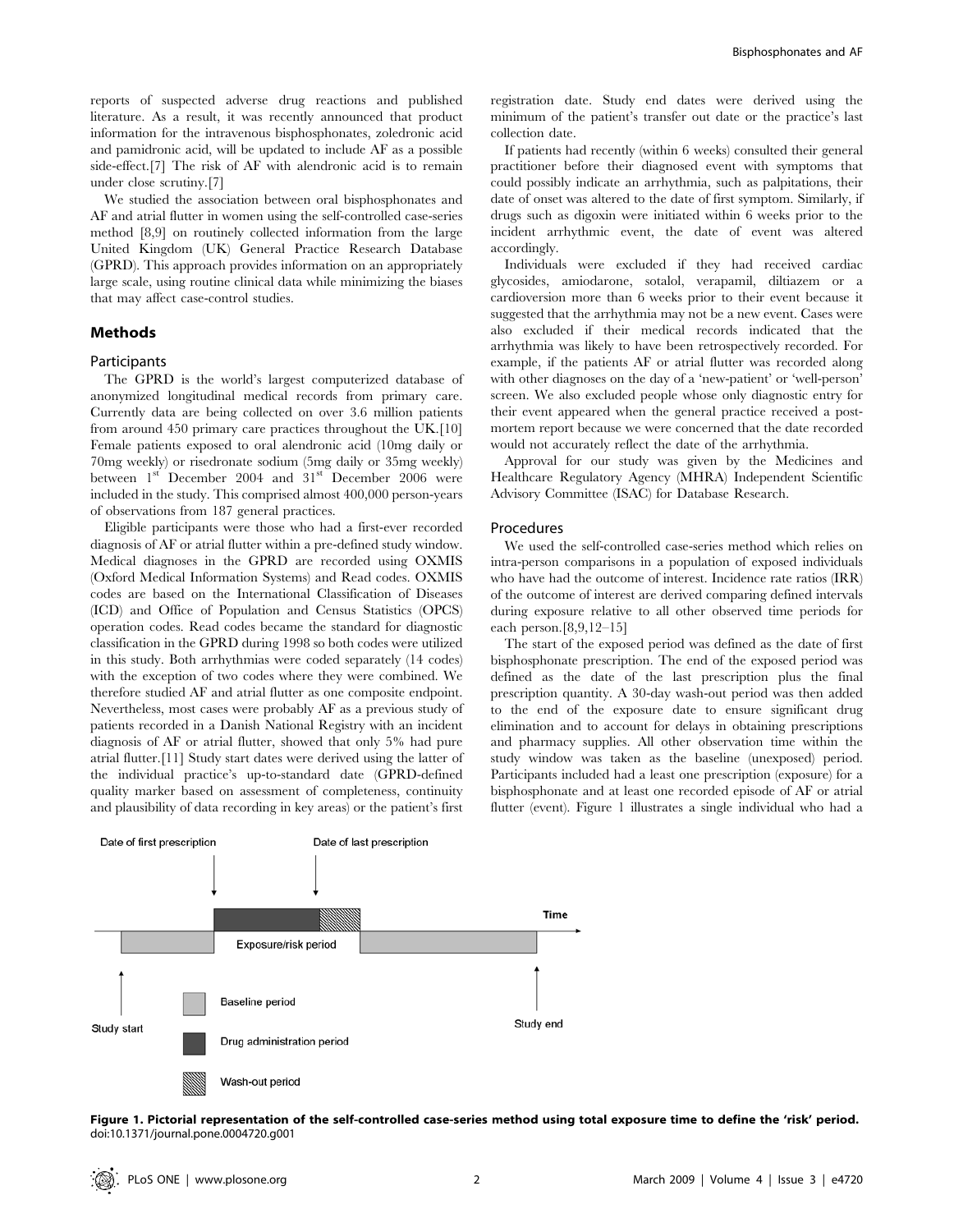

Figure 2. Flow-diagram indicating derivation of bisphosphonate study population. doi:10.1371/journal.pone.0004720.g002

single period of exposure to an oral bisphosphonate. The length of the exposed and baseline periods will usually vary for each participant.

## Statistical analysis

We controlled for age using ten, five-year, age bands (45– 49 years, 50–54, 55–59 etc.). IRR and 95% CIs were calculated for incident events occurring within each stratum of the exposed period compared to baseline periods using the aforementioned case-series method. Sub-group analyses for alendronic acid and risedronate sodium exposed individuals were planned a priori. Data were analysed with Stata (version 9.0; StataCorp LP, College Station, TX, USA).

## Results

40,253 female patients exposed to oral bisphosphonates were identified from the database, 3335 of whom were known to have had at least one recorded episode of either AF or atrial flutter. Figure 2 illustrates the derivation of the final study population that were eligible for analysis ( $n = 2195$ ). The median age of women in the study was 82 years (interquartile range [IQR] 76–86) and the median total observation period (comprising in excess of 25,000 person-years) and exposure periods were 12.8 years (IQR 7.8– 16.5) and 23.1 months (IQR 7.7–41.7) respectively. After controlling for age, the adjusted IRR for AF or atrial flutter was 1.07 (95% CI 0.94–1.21).

We conducted sub-group analyses, specified a priori, for alendronic acid  $(n = 1489)$  and risedronate sodium  $(n = 649)$ exposed patients. Fifty-seven patients who had received both therapies were excluded. The calculated age-adjusted IRR for AF or atrial flutter was 1.09 (95% CI 0.93–1.26) and 0.99 (95% CI 0.78–1.26) for individuals exposed to alendronic acid and risedronate sodium respectively (see Table 1). In addition, we undertook post-hoc time-to-event analyses (see Figure 3) in order to determine if the risk of AF or atrial flutter differed by time after initiation of treatment (see Table 2). A signal for an increased risk of incident AF or atrial flutter was detected for patients during their first few months of alendronic acid therapy (see Figure 4) and no risk window was observed for risedronate sodium (see Figure 5).

We also conducted sensitivity analyses by increasing the washout period to two and three months. In addition, we also excluded patients whose observation period ended within one month of their event in case observation censoring, due to events such as death, biased the results. These sensitivity analyses yielded no material change in the point estimate for alendronic acid or risedronate sodium.

As a test of the robustness of the null result in relation to the overall risk of AF or atrial flutter, we also examined the risk of upper gastrointestinal problems, such as oesophagitis, in individuals exposed to alendronic acid  $(n = 5017)$ , within the first three

Table 1. Risk of incident atrial fibrillation or flutter during exposure to the oral bisphosphonates, alendronic acid and risedronate sodium.

|                                        | N    | n (baseline) | n (exposed) | <b>IRR</b> | 95% CI        |
|----------------------------------------|------|--------------|-------------|------------|---------------|
| Total bisphosphonate population        | 2195 | 1457         | 738         | 1.07       | $0.94 - 1.21$ |
| Alendronic acid exposed individuals    | 1489 | 960          | 529         | 1.09       | $0.93 - 1.26$ |
| Risedronate sodium exposed individuals | 649  | 474          | 175         | 0.99       | $0.78 - 1.26$ |

 $N$  = number or participants; n = number of events; IRR = incidence rate ratio; CI = confidence interval doi:10.1371/journal.pone.0004720.t001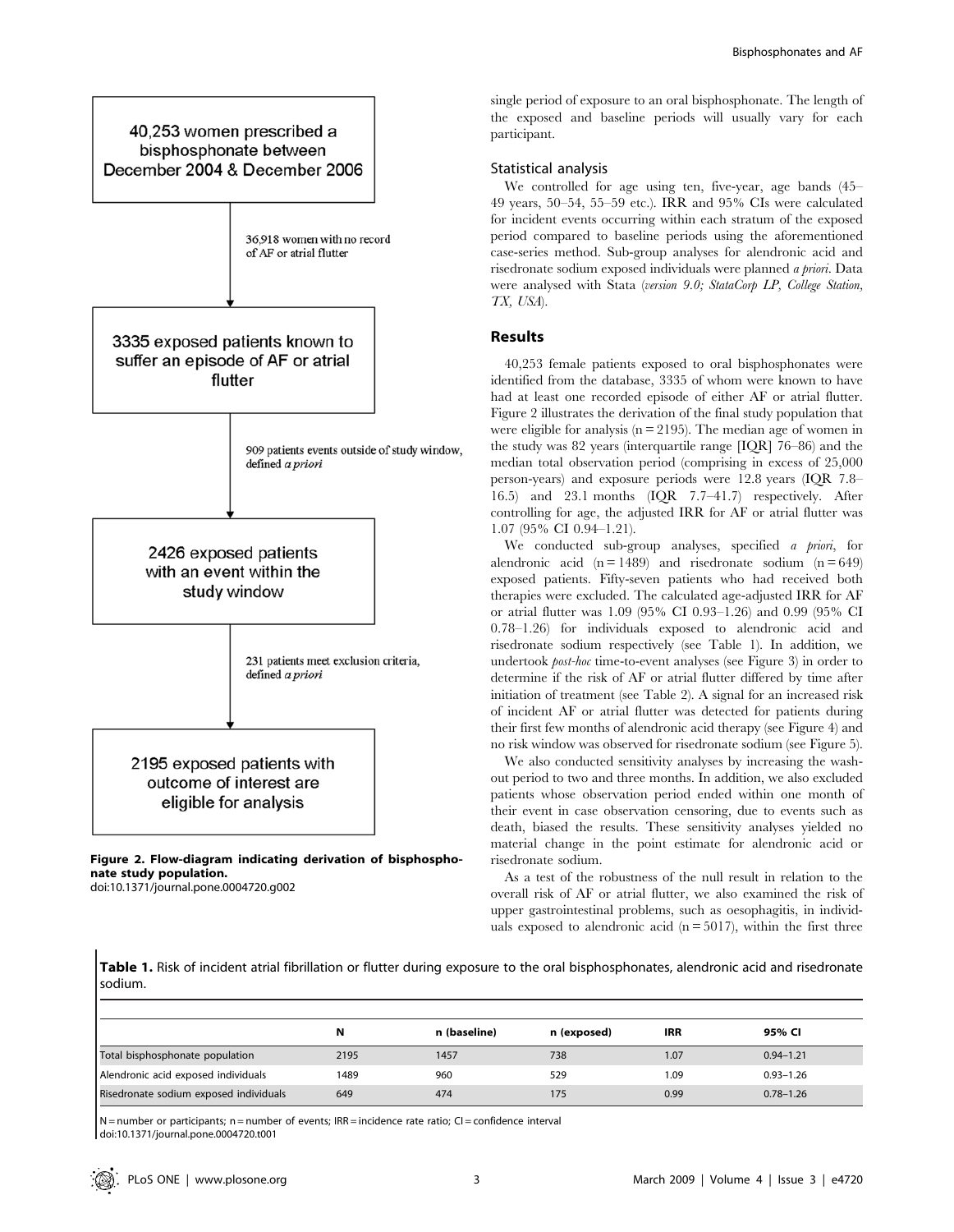



months of therapy, as this is considered an established adverse effect of alendronic acid treatment. Exposure to alendronic acid was associated with an increase in the risk of upper gastrointestinal symptoms (IRR = 1.26; 95% CI 1.04–1.51) which is in-keeping with other real life observational data relating to alendronic acid and upper gastrointestinal problems.[16]

## Discussion

We report the largest observational study to date investigating the association of oral bisphosphonates and AF involving over two thousand exposed patients with one or more recorded episodes of AF or atrial flutter. We found no evidence of an overall long-term increased risk of AF or atrial flutter associated with alendronic acid or risedronate sodium. However we could not exclude a small increase in risk of arrhythmia during the first few months of alendronic acid therapy. This apparent signal of an increased risk should be interpreted with caution because we had reduced statistical power to detect increases in risk over short time-frames in this analysis. Moreover, as there are no established biological mechanisms that might link bisphosphonate therapy to cardiac arrhythmia, it is also difficult to know if this signal of an increased risk soon after initiation of therapy has biological plausibility. In the HORIZON trial, the risk of AF was distributed uniformly over time, with the vast majority of events occurring more than 30 days after infusion, by which time zoledronic acid is undetectable in the

Table 2. Risk of incident atrial fibrillation or flutter after initiation of bisphosphonate therapy.

| Post bisphosphonate initiation 'risk' period     | n (exposed)    | n (baseline) | <b>IRR</b> | 95% CI        |
|--------------------------------------------------|----------------|--------------|------------|---------------|
| 2-4 weeks                                        | 16             | 2179         | 1.20       | $0.73 - 1.98$ |
| 4-8 weeks                                        | 35             | 2160         | 1.39       | $0.99 - 1.96$ |
| 8-12 weeks                                       | 31             | 2164         | 1.20       | $0.83 - 1.74$ |
| 12-26 weeks                                      | 89             | 2106         | 1.11       | $0.89 - 1.39$ |
| 26-52 weeks                                      | 121            | 2074         | 0.97       | $0.80 - 1.17$ |
| 52-104 weeks                                     | 177            | 2018         | 0.94       | $0.80 - 1.11$ |
| Post alendronic acid initiation 'risk' period    | n (exposed)    | n (baseline) | <b>IRR</b> | 95% CI        |
| 2-4 weeks                                        | 11             | 1478         | 1.18       | $0.65 - 2.17$ |
| 4-8 weeks                                        | 27             | 1462         | 1.58       | $1.07 - 2.33$ |
| 8-12 weeks                                       | 22             | 1467         | 1.27       | $0.82 - 1.97$ |
| 12-26 weeks                                      | 58             | 1431         | 1.05       | $0.80 - 1.38$ |
| 26-52 weeks                                      | 91             | 1398         | 1.06       | $0.85 - 1.32$ |
| 52-104 weeks                                     | 133            | 1356         | 1.02       | $0.84 - 1.23$ |
| Post risedronate sodium initiation 'risk' period | n (exposed)    | n (baseline) | <b>IRR</b> | 95% CI        |
| 2-4 weeks                                        | 4              | 645          | 1.06       | $0.39 - 2.84$ |
| 4-8 weeks                                        | $\overline{7}$ | 642          | 0.92       | $0.43 - 1.97$ |
| 8-12 weeks                                       | 8              | 641          | 1.13       | $0.55 - 2.28$ |
| 12-26 weeks                                      | 29             | 620          | 1.26       | $0.85 - 1.87$ |
| 26-52 weeks                                      | 26             | 623          | 0.73       | $0.49 - 1.09$ |
| 52-104 weeks                                     | 41             | 608          | 0.82       | $0.59 - 1.15$ |

 $n =$  number of events; IRR = incidence rate ratio; CI = confidence interval.

doi:10.1371/journal.pone.0004720.t002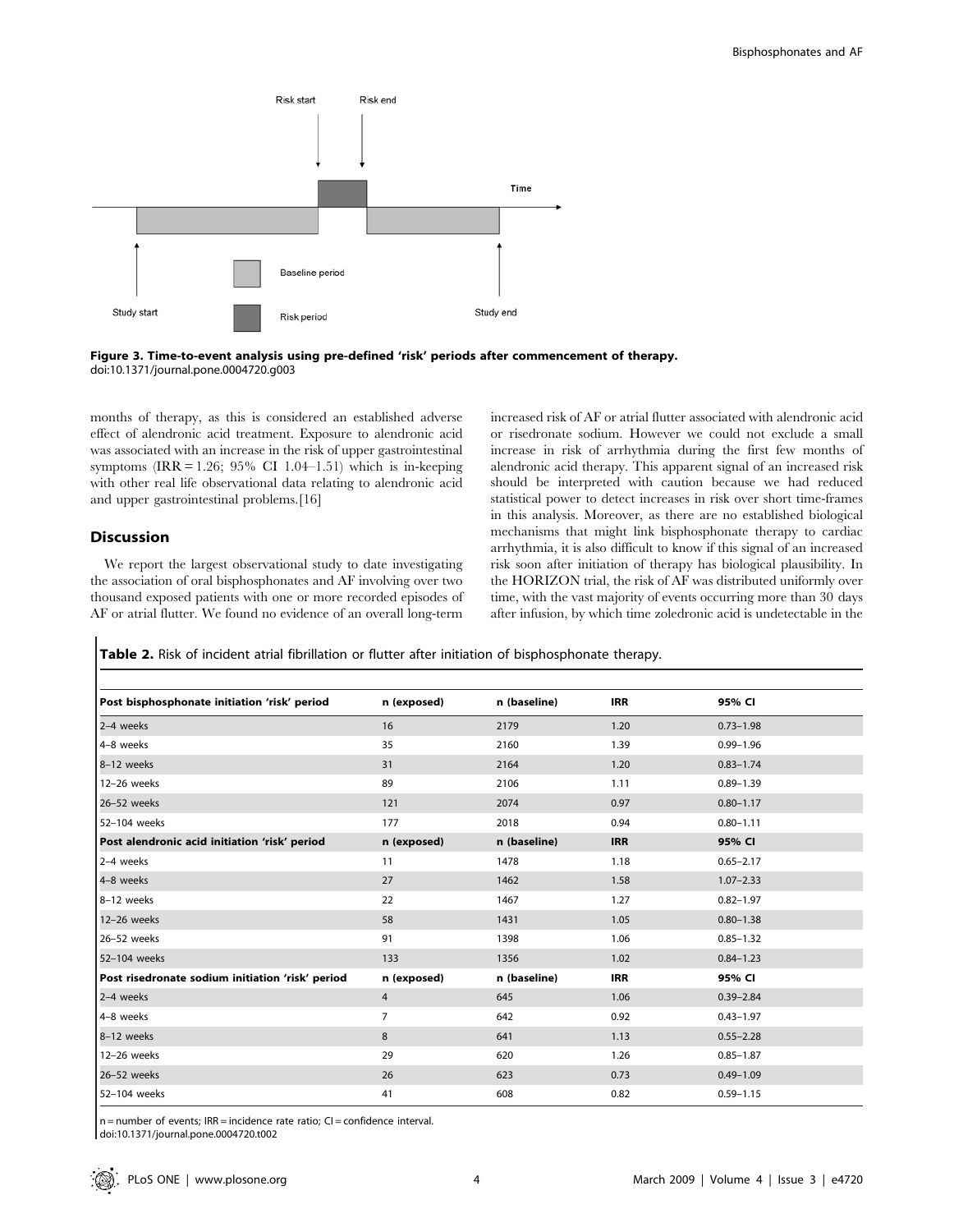

Figure 4. Risk estimates of incident atrial fibrillation or flutter after initiation of alendronic acid. doi:10.1371/journal.pone.0004720.g004



Figure 5. Risk estimates of incident atrial fibrillation or flutter after initiation of risedronate sodium. doi:10.1371/journal.pone.0004720.g005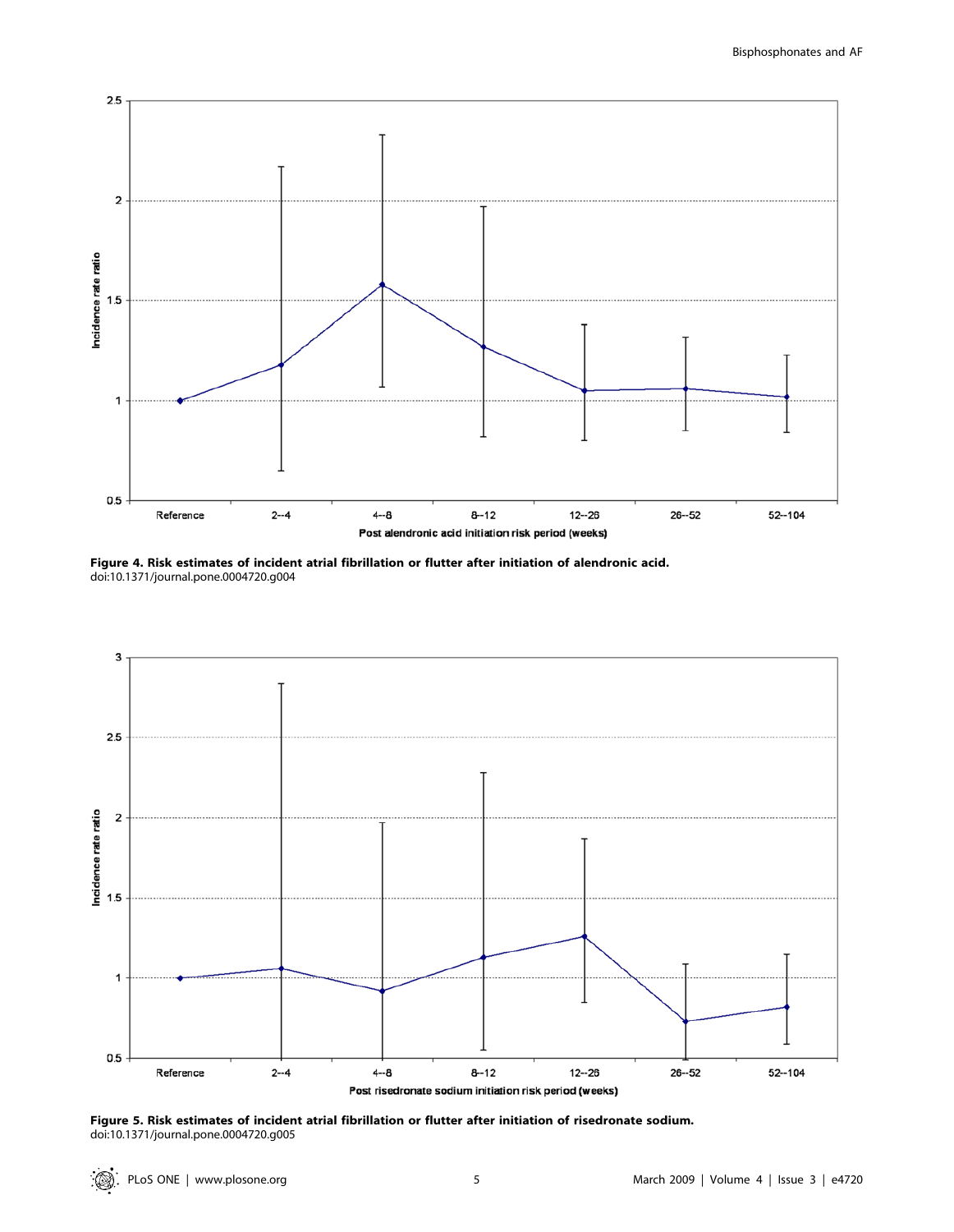circulation.[2] Alterations in serum calcium levels could be related to AF, but the administration of zoledronic acid had little or no effect on serum calcium levels measured 9 to 11 days after infusion.[2]

One major limitation of research using routinely collected clinical data is the robustness of the recording information, although diagnostic codes for AF have been validated within the GPRD with over 95% of cases confirmed by a questionnaire.[17] However a recent study indicated that many primary care professionals cannot accurately detect AF on an electrocardiogram.[18] Though we used AF/atrial flutter as a combined endpoint, other European Registry data suggest that 95% of these cases are likely to be AF.[11]

Certain other important limitations also need to be borne in mind. First, secondary care prescriptions are unavailable from the sampling frame and this may have introduced a small degree of error in ascertaining the start of some exposure periods. In addition, we assumed that all patients actually took their medication as prescribed which is unlikely, especially for prophylactic medicines. Second, as in any study based on clinical identification of AF, there may have been a delay between onset of the arrhythmia, clinical presentation, confirmation of diagnosis and recording in GPRD. This could possibly have produced a bias towards the null, but would be unlikely to have obscured entirely a clinically meaningful effect. Third, our study which utilized anonymized patient data was unable to distinguish more 'serious' episodes of AF as reported in the randomized trial data. Fourth, data pertaining to other oral bisphosphonates, such as disodium etidronate and ibandronic acid, were not available in our supplied data set therefore these results are not directly applicable to these agents.

However, there were also several strengths to the approach we used and were also able to detect an increase in the risk of upper gastrointestinal problems, which is an established adverse effect of alendronic acid therapy in routine clinical practice. Research using the GPRD has the great advantage of its large size which means that we were able to include many more cases of AF in bisphosphonate exposed individuals than previous studies. Our data are consistent with the larger of the two recently published conflicting population-based studies which included 435 and 47 exposed patients with AF respectively [4,6] and is in-keeping with a recent re-analysis of a large placebo controlled trial involving risedronate sodium.[5] The self-controlled case-series method we used also helps minimize confounding and other biases inherent in the more widely-used research designs in pharmacovigilance. Case-control studies can be very successful in identifying adverse effects from a new treatment where the risk is large, and the adverse effect being studied is otherwise rare in the group being treated. The risk of phocomelia from thalidomide exposure is one such example. However, detecting a small increase in the risk of an adverse event that is common among the patient group receiving a new treatment can be more challenging. AF is common among the elderly population who are the major users of bisphosphonate

## References

- 1. Majumdar SR (2008) Oral bisphosphonates and atrial fibrillation. BMJ Apr 12; 336(7648): 784–5.
- 2. Black DM, Delmas PD, Eastell R, Reid IR, Boonen S, et al. (2007) Once-yearly zoledronic acid for treatment of postmenopausal osteoporosis. N Engl J Med May 3; 356(18): 1809–22.
- 3. Cummings SR, Schwartz AV, Black DM (2007) Alendronate and atrial fibrillation. N Engl J Med May 3; 356(18): 1895–6.
- 4. Heckbert SR, Li G, Cummings SR, Smith NL, Psaty BM (2008) Use of alendronate and risk of incident atrial fibrillation in women. Arch Intern Med Apr 28; 168(8): 826–31.
- 5. Karam R, Camm J, McClung M (2007) Yearly zoledronic acid in postmenopausal osteoporosis. N Engl J Med Aug 16; 357(7): 712–3.

treatment and a non-causal association between bisphosphonate treatment and AF could arise by confounding because several risk factors for osteoporosis and AF are shared; and osteoporosis may itself be a risk factor for cardiovascular disease.[1] In this situation, the size of the error introduced by confounding could be similar in magnitude to the risk of the adverse effect. Biases and confounding are minimized in randomized trials but these are usually designed and powered as trials of efficacy, which means that there are often only few recorded adverse events in any one trial. This can lead to considerable uncertainty around the risk estimates derived. In contrast, the self-controlled case-series method has the advantage that confounding is minimized by ensuring the comparisons are intra-person. In other words, such an analysis removes the variation between individuals in risk factors for cardiac disease and thus fixed confounders are implicitly controlled for. Statistical techniques can control for confounders in traditional observational studies however these need to be known and measurable. Including multiple variables also subjects the regression model to the degree of uncertainty associated with each. Using recorded blood pressure is one such example. The self-controlled case-series method also requires only a sample of the cases (e.g. individuals exposed to oral bisphosphonates with a recorded episode of AF or atrial flutter), and thus avoids the need for selecting adequate controls. A similar technique, known as the case-crossover,[19] can also control for fixed confounders, however this method requires the assumption that exposure distribution in successive time periods is exchangeable.[20] The self-controlled case-series method we utilized does not require such an assumption. In particular, age or time effects can be allowed for in much the same way as in a cohort study.[20] Finally, when applied to data sets such as the GPRD, the risk information obtained relates to routine clinical use of a drug and therefore has good external validity.

In conclusion, we found no evidence of an overall long-term increased risk of AF or atrial flutter associated with the oral bisphosphonates, alendronic acid and risedronate sodium. These observational data, obtained using the self-controlled case-series method, are larger in scale and less prone to confounding than previous observational studies and provide reassurance that the overall long-term risk of AF or atrial flutter with the chronic use of alendronic acid and risedronate sodium is either very small or not present at all. The signal we detected for a possible increased risk during the first few months of alendronic acid therapy warrants replication and further clarification to assess its robustness.

#### Acknowledgments

We thank Tarita Murray-Thomas, and the GPRD research team, for supplying the data and providing advice and assistance.

## Author Contributions

Conceived and designed the experiments: AG ID AH RM LS. Analyzed the data: AG. Wrote the paper: AG ID AH RM LS.

- 6. Sorensen HT, Christensen S, Mehnert F, Pedersen L, Chapurlat RD, et al. (2008) Use of bisphosphonates among women and risk of atrial fibrillation and flutter: population based case-control study. BMJ Apr 12; 336(7648): 813– 6.
- 7. MHRA Drug Safety Update July 2008; Vol 1, issue 12: 4. MHRA 2008.
- 8. Farrington P, Pugh S, Colville A, Flower A, Nash J, et al. (1995) A new method for active surveillance of adverse events from diphtheria/tetanus/pertussis and measles/mumps/rubella vaccines. Lancet Mar 4; 345(8949): 567–9.
- 9. Whitaker H (2008) The self controlled case series method. BMJ Aug 28; 337(aug28\_2): a1069.
- 10. General Practice Research Database. http://www.gprd.com/home/. Accessed 20 May 2008.